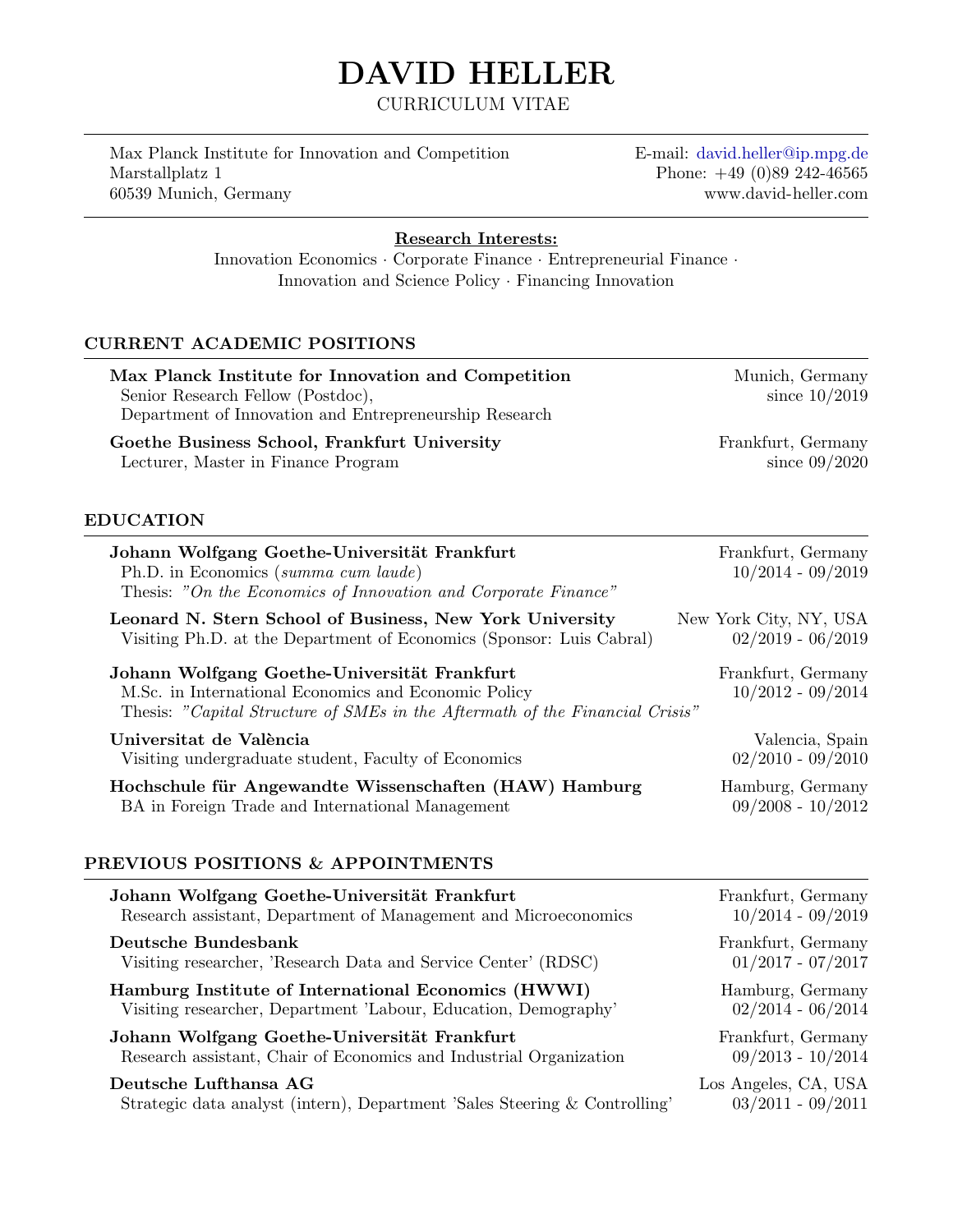## CURRENT RESEARCH PROJECTS

- (1) Leveraging Intellectual Property: The Value of Harmonized Enforcement Regimes (with A. Gill)
- (2) Intellectual Property as Loan Collateral: Evidence from France (with L. Ciaramella & L. Leitzinger)
- (3) Enabling or Accelerating? The Role of Venture Capitalists in the Innovation Lifecycle (with A. Gill  $& N.$  Gruzdov)
- (4) Early-stage financing and Startup performance: Evidence from the U.S. Seed Boom  $(with M. Kurakina)$
- (5) Intellectual Property as Business Loan Collateral: A Taxonomy on Institutional and Economic Determinants (with L. Leitzinger  $&$  U. Walz)
- (6) No Pressure, No Diamonds? Financing Constraints and their Quantity-Quality Effects on Inventions
- (7) Small and Vulnerable? Financing Constraints During Economic Crises (with  $\emptyset$ . Nilsen & P. Karapanagiotis)

Early-stage projects:

- Green Capitalists: Extreme Weather Events and VC Investment Decisions (w/ F. Bracht)
- The Labor Economics of Inventing (w/ P. Momtaz & M. Shi)
- Startup Patent Sales: The Hidden Part of the Market for Technologies (w/ P. Momtaz)
- A New Metrics to Patent Market Valuation (w/ P. Momtaz)
- Financial Networks and Resilience to Crises in post-WWI Germany (w/ M. Liebald)

## INVITED PRESENTATIONS AND CONFERENCES (\*SCHEDULED)

- 2022 Goethe University Frankfurt · Norwegian School of Economics, Bergen · EPIP Conference, Cambridge University\* · IRMC Conference, University of Bari\* · TIME Seminar, TU Munich\*
- 2021 SASE Conference 2021, University of Amsterdam (virtual) · Johannes Gutenberg University Mainz · Max Planck Institute for Innovation & Competition  $\cdot$  The 11<sup>th</sup> RCEA Money, Macro & Finance Conference (virtual) · Munich Summer Institute (virtual)
- 2020 2  $2^{nd}$  Conference on Behavioural Research in Finance, University of Giessen · Verein für Socialpolitik, University of Cologne (virtual)  $13^{th}$  Annual Conference on Innovation Economics, Searle Center (Northwestern) · European Economic Association, Erasmus University Rotterdam (virtual) · SASE Conference 2020, University of Amsterdam (virtual) ·  $37<sup>th</sup>$ International Conference of the French Finance Association (AFFI) · 2020 Annual Meeting of the Swiss Society for Financial Market Research, University of St. Gallen  $\cdot$  7<sup>th</sup> Corporate Finance Day, (HEC) Liège School of Management, University of Liège (virtual)
- 2019 IOS Seminar, Regensburg · New York University, Stern School of Business · CAED Conference at Ross School, of Business (University of Michigan) · IRMC Conference at Bocconi University, Milan  $\cdot 12^{th}$  Annual Conference on Innovation Economics at Searle Center, Northwestern University  $\cdot$  *EPIP* Conference at ETH Zürich  $\cdot$  *EARIE* Conference at Universitat Pompeu Fabra, Barcelona · Norwegian School of Economics, Bergen · Ludwig-Maximilians University Munich  $\cdot$  Johannes-Gutenberg University Mainz  $\cdot$  20<sup>th</sup> Annual GEABA Symposium, WHU Otto Beisheim School of Management · European Patent Office, Munich · University of Copenhagen · 17<sup>th</sup> Paris December Finance Meeting